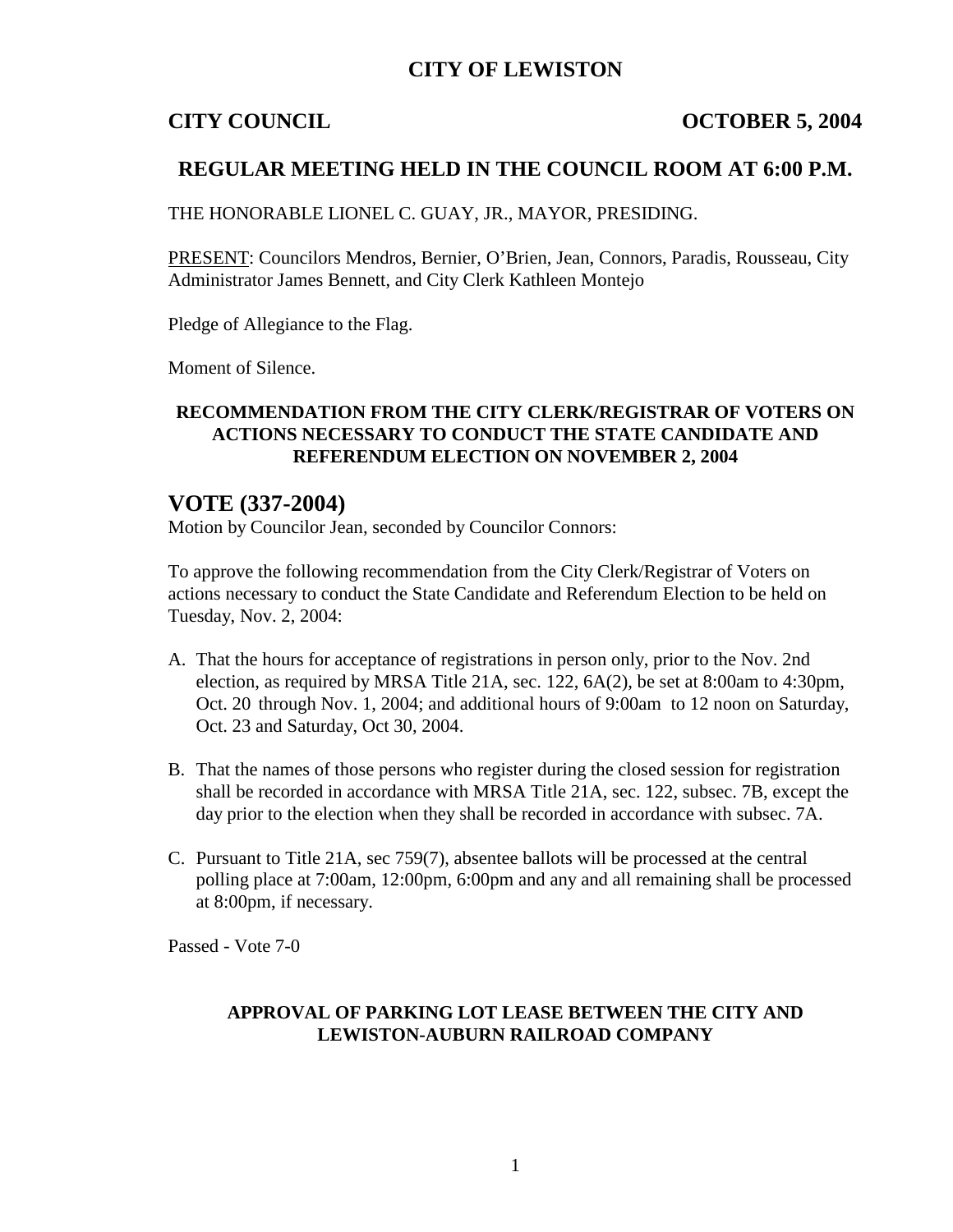# **VOTE (338-2004)**

Motion by Councilor Jean, seconded by Councilor Connors:

To authorize the City Administrator to execute the Parking Lot Lease Agreement with the Lewiston-Auburn Railroad Company and that the City Administrator be and hereby is authorized to make, execute and deliver other such documents as he, in his discretion, may deem necessary or convenient to the accomplishment of such transaction. Passed - Vote 7-0

### **APPOINTMENT TO THE LEWISTON HOUSING AUTHORITY BOARD OF TRUSTEES**

## **VOTE (339-2004)**

Motion by Councilor Jean, seconded by Councilor Connors:

To confirm the Mayor's nomination of Paul Samson of 143 Webster Street and to appoint Mr. Samson as a member of the Board of Trustees of the Lewiston Housing Authority for a five year term, said term to expire September 17, 2009. Passed - Vote 7-0

## **AMENDMENT TO THE GENERAL ASSISTANCE POLICY**

## **VOTE (340-2004)**

Motion by Councilor Jean, seconded by Councilor Connors:

That the maximum amounts allowed for general assistance and the maximum amounts allowed for food and housing, in the General Assistance Policy, for persons eligible to receive assistance in accordance with the standards of eligibility, be amended in accordance with HUD guidelines and the current Thrifty Food Plan. Passed - Vote 6-1 (Councilor Bernier opposed.)

## **SPECIAL AMUSEMENT PERMIT FOR FRIEND'S LODGE, 2 CROWLEY ROAD**

Mayor Guay opened the public hearing. No members of the public spoke for or against this issue. Mayor Guay then closed the hearing.

## **VOTE (341-2004)**

Motion by Councilor Jean, seconded by Councilor Mendros:

To grant a special amusement permit for dancing and entertainment to Friend's Lodge, 2 Crowley Road. Passed - Vote 7-0

#### **SPECIAL AMUSEMENT PERMIT FOR ROCK 'N ROBINS, 855 LISBON STREET**

The Mayor announced this item was continued from the previous Council meeting, and the motion now pending on the floor is as follows: